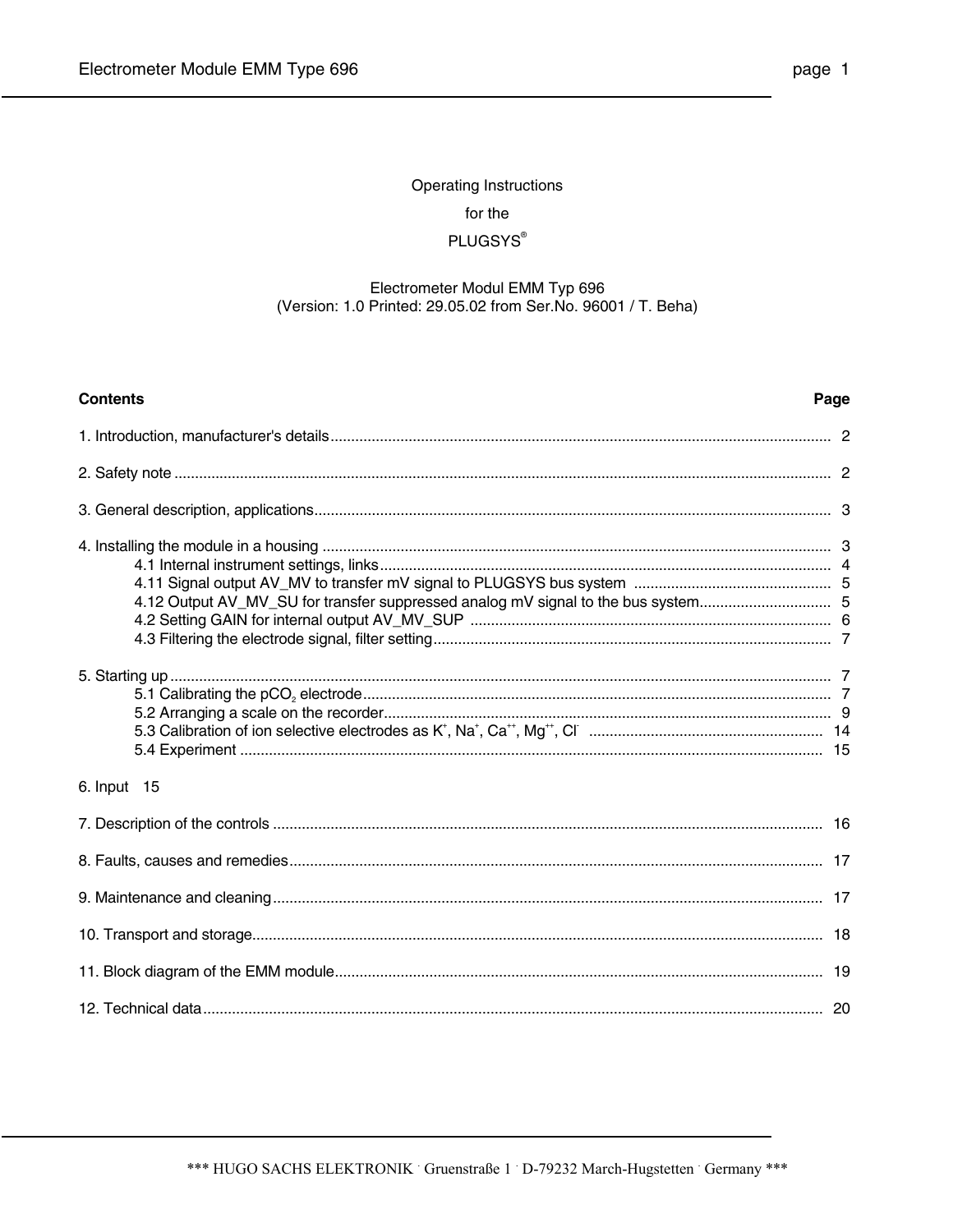#### **1. Introduction, manufacturer's details**

These Operating Instructions describe the operation and use of the **EMM** Module Type 696. It is part of the equipment and should be kept close to it.

All the information in these Instructions has been drawn up after careful examination but does not represent a warranty of product properties. Alterations in line with technical progress are reserved.

This PLUGSYS module is manufactured by:

Hugo Sachs Elektronik Gruenstr. 1, 79232 March-Hugstetten Germany

Phone (Germany): 07665-9200-0 (others): int. + 49 7665-9200-0

Fax (Germany): 07665-9200-90 (others): int. + 49 7665-9200-90

#### **Copyright**

This product and the corresponding documentation are protected by copyright. All rights reserved. This document must not be copied, photocopied, reproduced or translated, either as a whole or in parts, without prior written agreement by Hugo Sachs Elektronik, March/Hugstetten, Germany.

#### **Trademark**

PLUGSYS is a registered trademark of Hugo Sachs Elektronik, March/Hugstetten, Germany.

#### **2. Safety note**

atmosphere.



**Important:** This equipment is not suitable for operation in hazardous areas and/or in a flammable

The equipment is not approved for measurement on humans!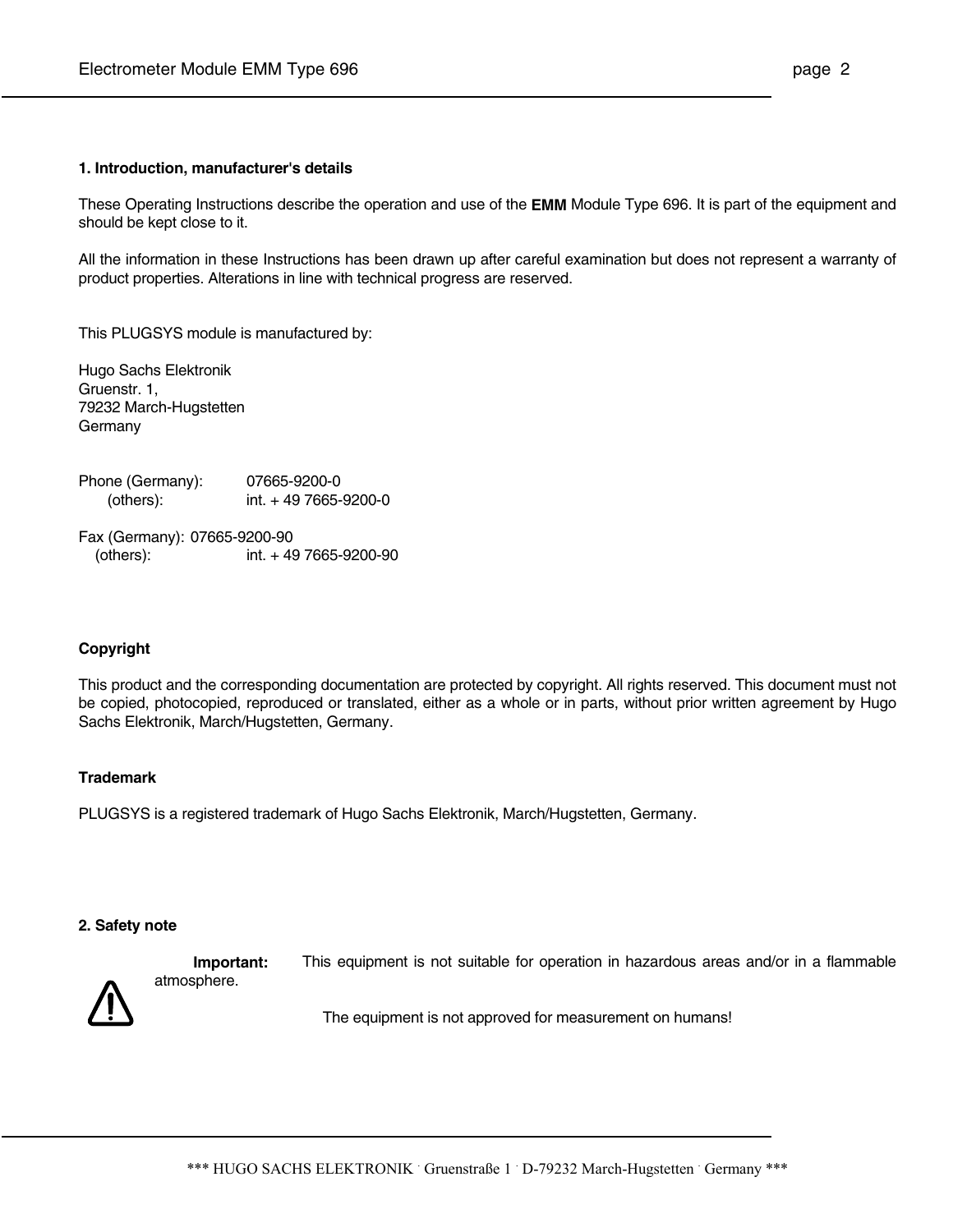#### **3. General description, applications**

The HSE Electrometer module **EMM** Type 696 is a high-impedance electrometer plug-in amplifier for the PLUGSYS measuring system. It is used to measure concentrations with potentiometric electrochemical sensing electrodes. The main application is recording of  $pCO<sub>2</sub>$  or Na<sup>+</sup>, K<sup>+</sup>, Mg<sup>++</sup>, Cl<sup>-</sup> and Ca<sup>++</sup> concentrations in biological fluids such as perfusate for isolated perfused organs, using the corresponding electrodes e.g. model 501, 625 , 601 and 603. Using this special electrodes mounted in a flow-through chamber it is possible to make continuous measurements over hours or days. Changes or fluctuations in these parameters can be recorded continuously.

In order to avoid interaction where several electrochemical parameters (such as  $pQ<sub>2</sub>$ , pH, Na<sup>+</sup>, K<sup>+</sup> or Ca<sup>++</sup>) are being measured continuously, this module incorporates an input with isolating amplifier. This also avoid possible hum interference. The input circuit is isolated from the output circuit and the housing through the isolating amplifier.

The measurement of all these parameters is based on a potentiometric princip, this means that all electrodes deliver a voltage, depending of the specific ion concentration at the tip of the electrode. The measured voltage is indicated on a 3 1/2 digit LED display.

The amplified mV signal is available as analogue voltage at a BNC socket on the front panel and also internally on the PLUGSYS system bus for recording or data acquisition. Gain can be changed internally with a jumper in the following ranges: x10, x20, x50, x100.

Using ion selective Elektrodes for Na<sup>+</sup>, K<sup>+</sup> or Ca<sup>++</sup> with logarithmic caracteristic, requires a calculation to receive the exakt concentration of Ions in the solution. This has already be done in the HSE software ISOHEART, HAEMODYN and PULMODYN.

For calibration a recorder or computer data acqisition system a simulating device which can simulate two fixed mV values is provided.

For using the **EMM** module it has to be installed in a PLUGSYS housing Series 600.

#### **4. Installing the module in a housing**

(If the module has been supplied already installed you can omit Section 4 and continue with Section 5. If you have received the module as a separate unit you should continue here.)

Before you can use the **EMM** module it has to be installed in a suitable HSE PLUGSYS housing Series 600 (April. 96: 601 to 607). If the module is supplied as part of a completely installed PLUGSYS measuring system the work described below has already been carried out and the selected signal paths have been entered in the bus diagram.

Before the module is installed in a housing the connections of the module to the bus lines have to be determined by plugging in links as described in the next section (Section 4.1).

Do not forget to enter the selected connections in the bus diagram (in the white Operating Manual folder under Section 1).

Brief procedure (for full details see the Operating Manual of the housing):

◯ ADJ. $\oslash$ 

Fig. 1 Front panel

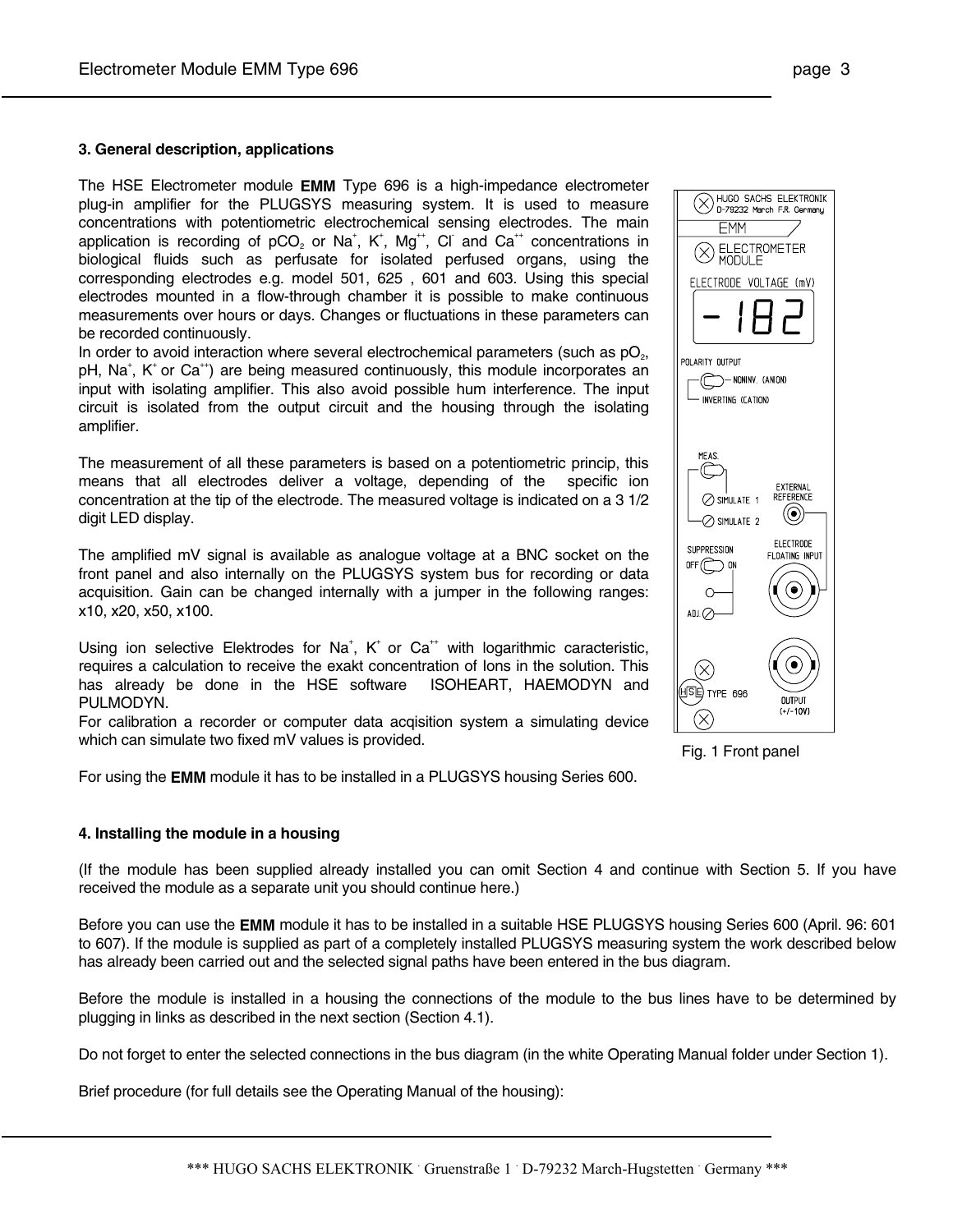- **•** Pull out the mains plug on the housing.
- **•** Remove the blank panel at the housing slot position intended for the **EMM** module.
- Prepare module according to Section 4.1 (set lines and links).
- **•** Insert the **EMM** module, note the guide rails.
- **•** Push the module firmly into the bus connector.
- **•** Screw on the front panel.
- **•** Connect up the pH electrode.
- **•** Reconnect the mains plug to the housing.
- **•** Switch on the housing.

#### **4.1 Internal instrument settings, links**

**Warning:** the **EMM** module must be protected against electrostatic discharges while it is outside the housing! The **EMM** module contains highly sensitive MOS components which can be damaged or destroyed by electrostatic discharges. If you dismantle the module or if you carry out any operations on the dismantled module you must ensure potential equilibration before touching any part of the printed circuit (by touching some grounded metal part, e.g. water tap, central heating radiator. grounded housing, PLUGSYS housing or similar).

Before you install the **EMM** module into the PLUGSYS housing it is necessary to set a link on the circuit board in order that the output signal is linked to the appropriate or required bus line. The module can only be used in conjunction with the complete system if the bus lines have been connected up correctly.

Do not forget to enter the selected signal assignment in the bus diagram for the PLUGSYS housing (the bus diagram is filed in the Operating Manual folder under Section 1).

If the module is supplied as part of a completely installed PLUGSYS measuring system, the operations described below have already been completed and the selected signal paths have been entered in the bus diagram.

The location of the link is shown in the illustration next page. The following linkages can be set:

- Signal output AV MV to transfer the mV value to the PLUGSYS bus system
- Signal output AV\_MV\_SU to transfer the mV value with suppression to the PLUGSYS bus system, selected by switch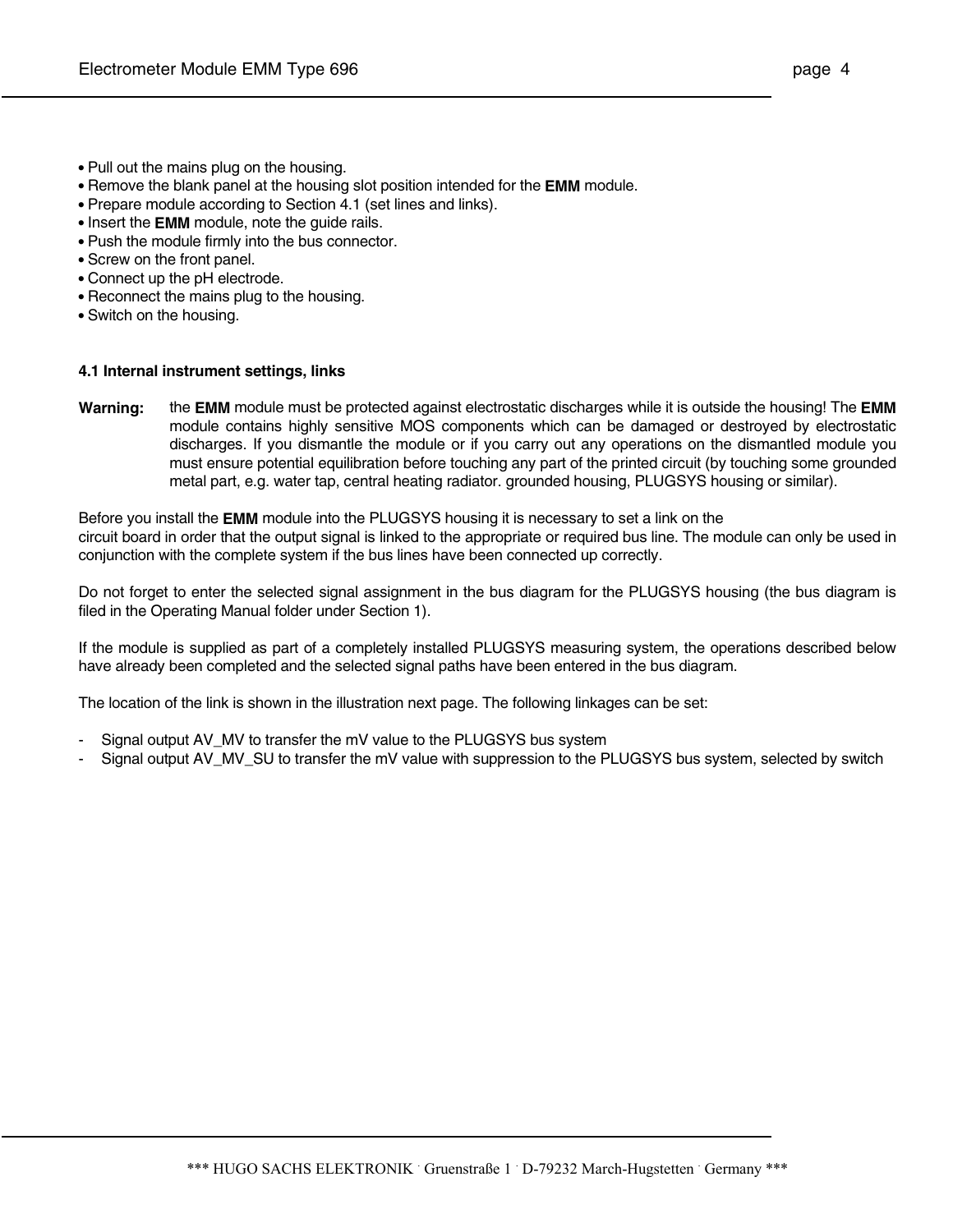## **4.11 Signal output AV\_MV to transfer mV signal to PLUGSYS bus system**

The link AV\_MV transfers the potential measured at the electrode to the PLUGSYS bus after multiplication by a factor of 10.

If this voltage is required the link must be set to the required channel (AV1 - AV16). When the module is supplied alone, this link is in the parking position. If the module comes mounted in a PLUGSYS basic system case all these settings are done. The signal is transmitted through the PLUGSYS bus to a recorder or a data acquisition system. **(See Fig. 2 D)** In this example AV MV is not used. The mainly used output is AV MV SU.

#### **Please note:**

This signal is affected by the Jumper J2 **(Fig. 2 C)**. With this jumper the mV signal from the eletrode can be reversed. This signal is **not** affected by the **"SUPPRESSION"** switch and also not by the **"NONINV.(ANION) / INVERTING (CATION)** switch. It gives the direct reading of the electrode in mV x10.

Jumper right --> signal not reversed (normal setting on delivery) Jumper left --> signal reversed See also Fig 2 C.

| Input Voltage [mV] | Outp. AV_MV<br>not reversed [V]<br>Jumper right | Output AV_MV<br>reversed [V]<br>Jumper left |
|--------------------|-------------------------------------------------|---------------------------------------------|
| $+110$             | $+1.10$                                         | $-1.10$                                     |
|                    |                                                 |                                             |
| -110               | $-1.10$                                         | $+1.10$                                     |

**Note:**



When selecting the bus line (AV1...16) be sure to use a free line and check this in the bus diagram. If there is no appropriate information in the bus diagram you can determine the bus line assignment only by removing all the modules and determining the signal paths selected on them using the corresponding operating instructions.

## **4.12 Output AV\_MV\_SU for transfer suppressed analog mV signal to the bus system with SUPPRESSION and selectable gain**

The link AV\_MV\_SU transfers the measured voltage of the electrode multiplied with the gain to one of the 16 possible analogue lines. The gain is set by jumper GAIN (see Fig. 2 B).

Is SUPPRESSION switched ON so the output voltage is suppressed according to the settings of the ADJ. trimmer. If electrodes with high offset voltages are used or the experiment requires ranges, where relative small changes with some 100mV electrode voltages should be measured, the SUPPRESSION is absolutely required. The second advantage of output AV\_MV\_SU is that the gain can be changed.

Here again the link must be plugged in the required channel AV1 - AV16. The signal is then passed through the PLUGSYS bus to a recorder or data capture system. When the module is supplied alone, the link is in the parking position. (See Fig. 2D)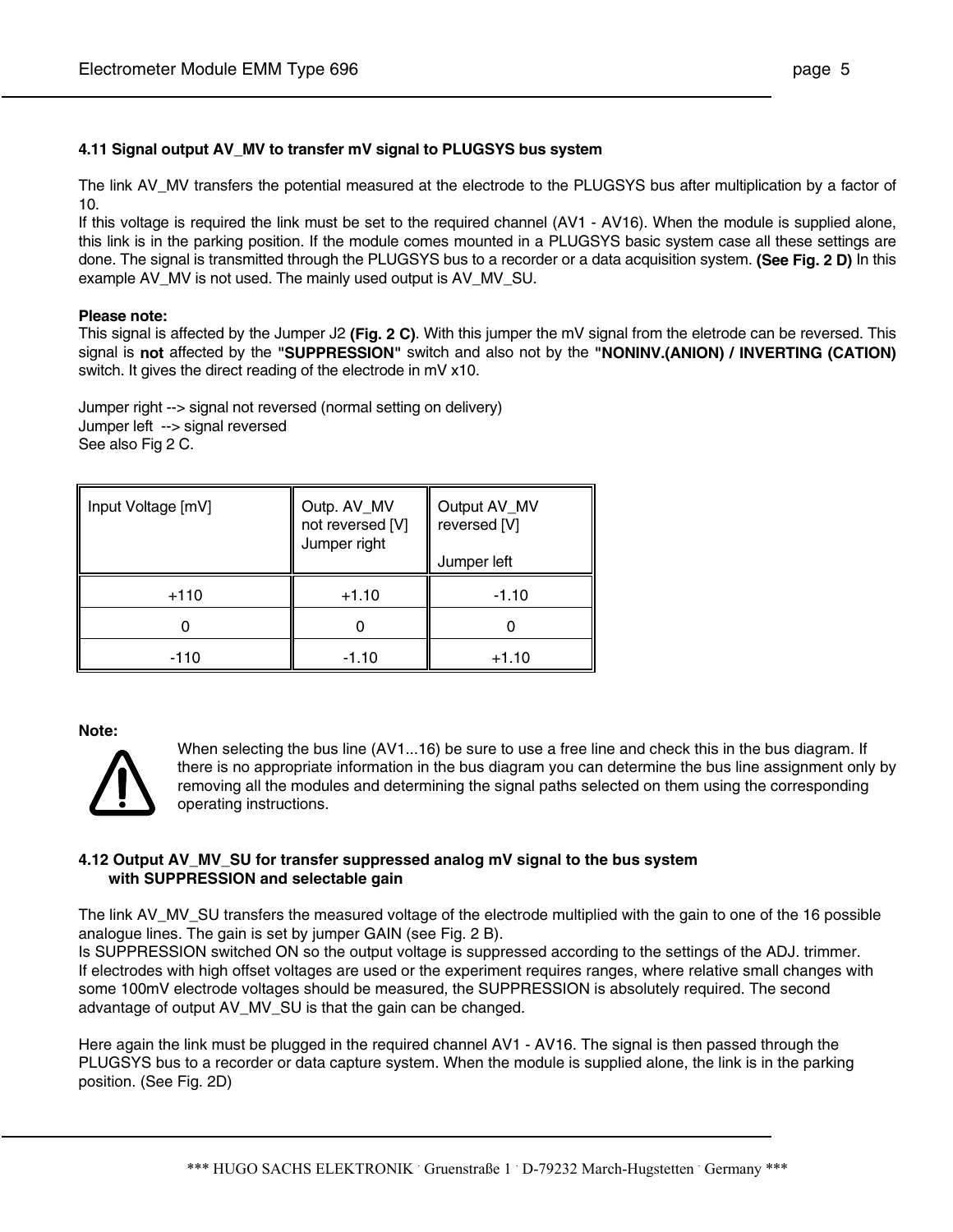#### **Please note:**

This signal is affected by the **"SUPPRESSION"** switch and also by the **"NONINV.(ANION) / INVERTING (CATION)** switch. Each change on one of these switches changes also the output signal. This signal is also available on the BNC output on the front panel.



Fig. 2: Position of the internal links

In example Fig. 2 D the signal output AV\_MV is not used. The signal output AV\_MV\_SU is set to channel AV11. The jumper J1 (A) is set so that the input filter is set to 0.2 Hz. The gain is set to x10 (B). The mV signal is not reversed, Jumper J2 (C).

## **4.2 Setting GAIN for internal output AV\_MV\_SUP (Fig.: 2B)**

With this jumper the Gain can be set in the following ranges: x10, x20, x50, x100

| Electrode voltage [mV] | <b>GAIN Jumper</b> | Output AV_MV_SUP   Output AV_MV_SUP<br>   [V] SUPPRESSION    [V] SUPPRESSION<br>OFF | ΟN |
|------------------------|--------------------|-------------------------------------------------------------------------------------|----|
|------------------------|--------------------|-------------------------------------------------------------------------------------|----|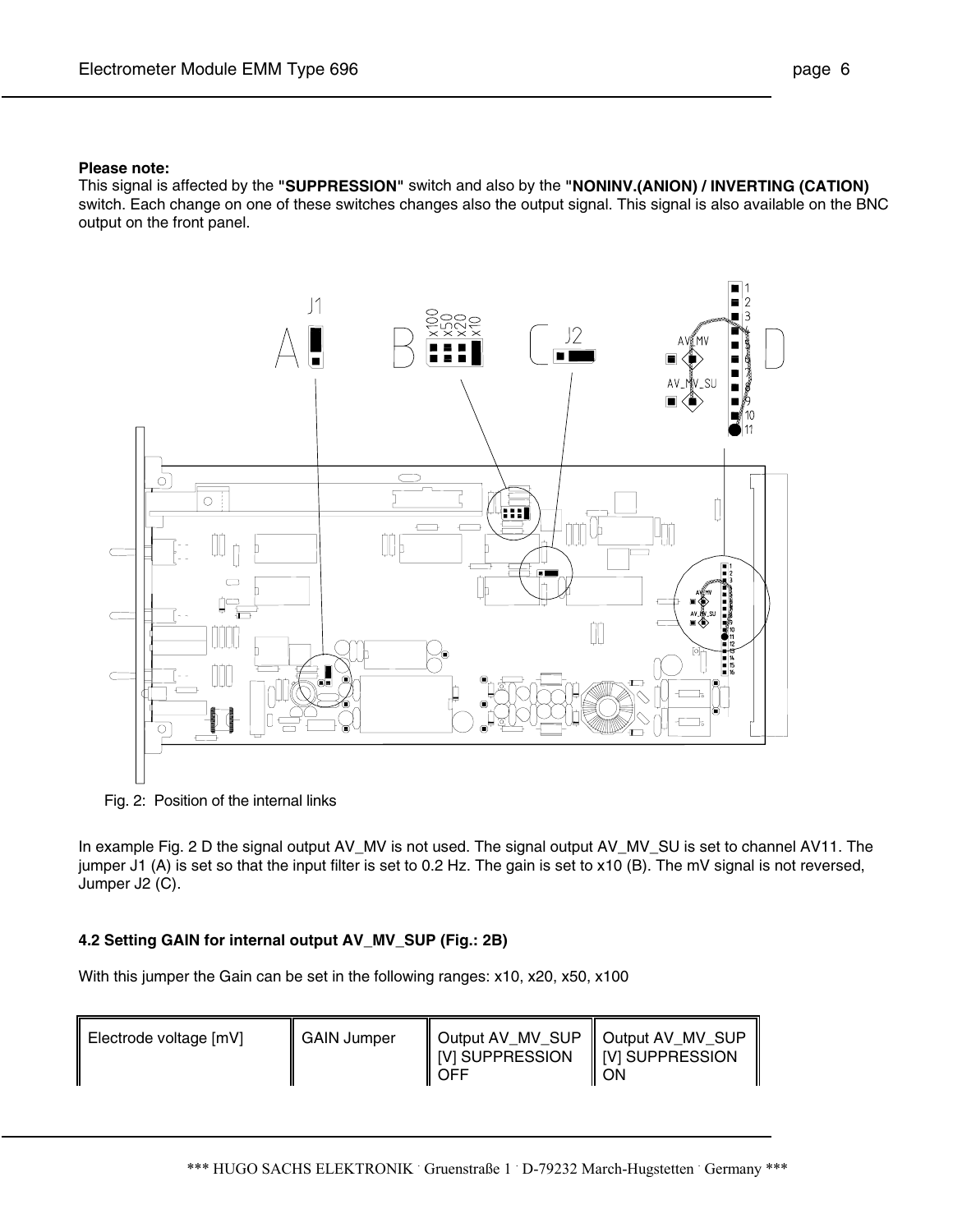| $+10$ |     |     | $0.1 + SUP-value$   |
|-------|-----|-----|---------------------|
| $+10$ | 20  | 0 2 | $0.2 + SUP.$ -value |
| $+10$ | 50  | 0.5 | $0.5 + SUP$ -value  |
| $+10$ | 100 |     | 1.0 * SUP.-value    |

**4.3 Filtering the electrode signal, filter setting with Jumper J1 (Fig.: 2A)**

Two low-pass filters are available for use with the electrode signal:

Jumper J1 up --> filter 0.2 Hz (time constant 5 seconds) Jumper J1 down --> filter 0.8 Hz (time constant 1.25 seconds)

As the average reaction time of mini electrodes is about 30 seconds both ranges can be used. It is recommended to use the 0.2 Hz setting (factory setting) since the indication is more stable here and does not jump continually. See Fig 2 A.

## **5. Starting up**

After the electrode has been prepared and the electrode cable has been connected to the input socket the housing can be switched on and measurement can begin.

## **5.1 Calibrating the pCO<sub>2</sub> electrode**

The description below assumes that a  $pCO<sub>2</sub>$  electrode Type 501 and a thermostated flow-through chamber (HSE Chemical Electrode Chamber) are being used.

## **Basic principle of calibrating electrodes:**

In order to avoid measurement errors it is important that calibration takes place at the same temperature as the subsequent measurements. The entire measurement in the electrode chamber depends on flow rate and it is therefore important that the pumping speed of the roller pump is the same during calibration and during measurement. The recommended flow rate through the chamber should be between 1 and 2 ml/min (check pump output volumetrically). In principle the calibration should be repeated daily.

## **Procedure:**

It is assumed that the circulation thermostat has already been operating for at least 5 min and the electrode chamber has warmed up. In order to ensure chemical stability the electrode should already have been stored in electrolyte solution for at least 24 hours.

- **(1)** Connect the pCO<sub>2</sub> electrode to the EMM module. Switch **"NONINV.(ANION) / INVERTING (CATION)"** in position **NONINV.(ANION)** (pCO<sub>2</sub> electrode has a caracteristic with positiv slope, so inverting is not necessary).
- **(2)** Place a little perfusion solution into two small conical flasks (50 ml). Pass Carbogen (95% O<sub>2</sub>, 5% CO<sub>2</sub>) through one of the flasks, and a mixture of carbogen and room air through the other (use frits). This operation is best performed using a multi-channel roller pump. One channel pumps Carbogen, the second one room air. The mixture of room air with 0.03% CO<sub>2</sub> and Carbogen with 5% CO<sub>2</sub> produces a content of approx. 2.5% CO<sub>2</sub>. See also Fig. 3.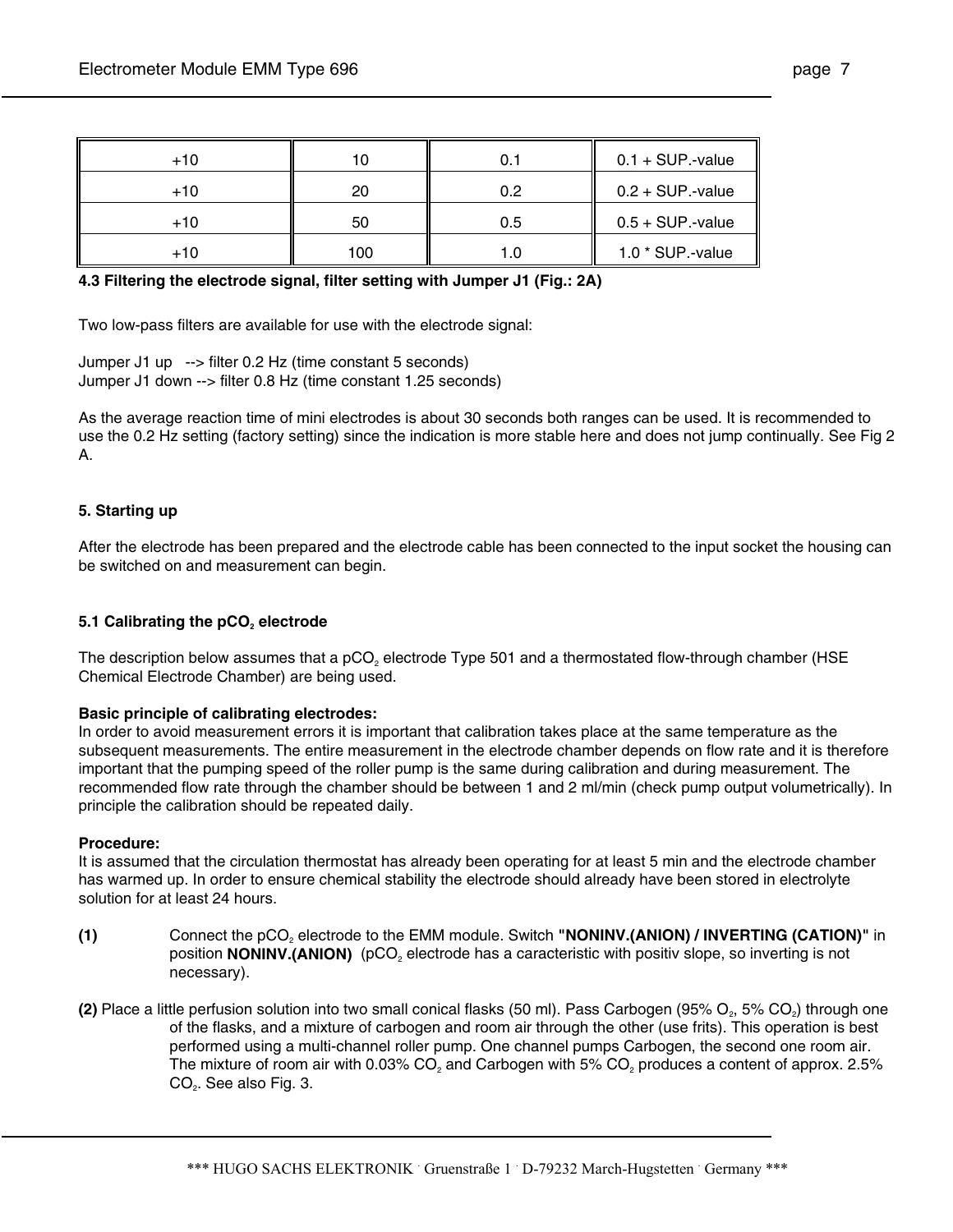In this way two solutions are obtained, one containing  $5\%$  CO<sub>2</sub> and the other 2.5% CO<sub>2</sub>; using these solutions the calibration can readily be performed.

 The solutions should be warmed to the temperature of the chamber in order to achieve the same temperature conditions for calibration as for the measurement.

It is also possible to perform the calibration using Carbogen (95%  $O_2$ , 5%  $CO_2$ ) and nitrogen (100% N); it would however take a long time (more than 30 min) until the solution is 100% saturated with nitrogen.





- **(3)** Prepare the chamber with the electrodes for measurement.
- **(4)** Start up the roller pump. Hold the suction tubing of the chamber into air until an air bubble approx. 30 mm long has been formed in the tubing. Stop the roller pump again.
- **(5)** After gas has been passed through the two calibration solutions for about 15 min, hold the inlet tubing of the chamber into the flask with  $2.5\%$  CO<sub>2</sub>. Start the roller pump. As soon as the system (chamber + tubing) contains only gassed  $pCO<sub>2</sub>$  solution, pump this solution in a closed loop.
- **(6)** After the pCO<sub>2</sub> reading (mV) has become steady (approx. 30 60 sec) set the same mV value with SIMULATE 1. Hold switch **"SIMULATE 1 / MEAS. / SIMULATE 2"** in position **"SIMULATE 1"** and adjust with trimmer "SIMULATE 1" the display until it shows the same value as measured with 2.5% CO<sub>2</sub>. This means that now switching to **"SIMULATE 1"** simulates the same output voltage as measured with the pCO<sub>2</sub> electrode in solution with 2.5% CO<sub>2</sub> or a pCO<sub>2</sub> value with 19mmHg.
- **(7)** Hold the chamber suction tubing again into the air until an air bubble approx. 30 mm long has been formed in the tubing. Then hold the tubing into the flask with 5% CO<sub>2</sub>. The air bubble separates the two solutions.
- **(8)** As soon as the system contains only solution gassed with 5% CO<sub>2</sub>, pump this solution in a closed loop.
- **(9)** After the pCO<sub>2</sub> reading on the meter has become stable at the new value (after approx. 30 sec), set the same mV value with SIMULATE 2. Hold switch **"SIMULATE 1 / MEAS. / SIMULATE 2"** in position **"SIMULATE 2"** and adjust with trimmer **"SIMULATE 2"** the display until it shows the same value as measured before.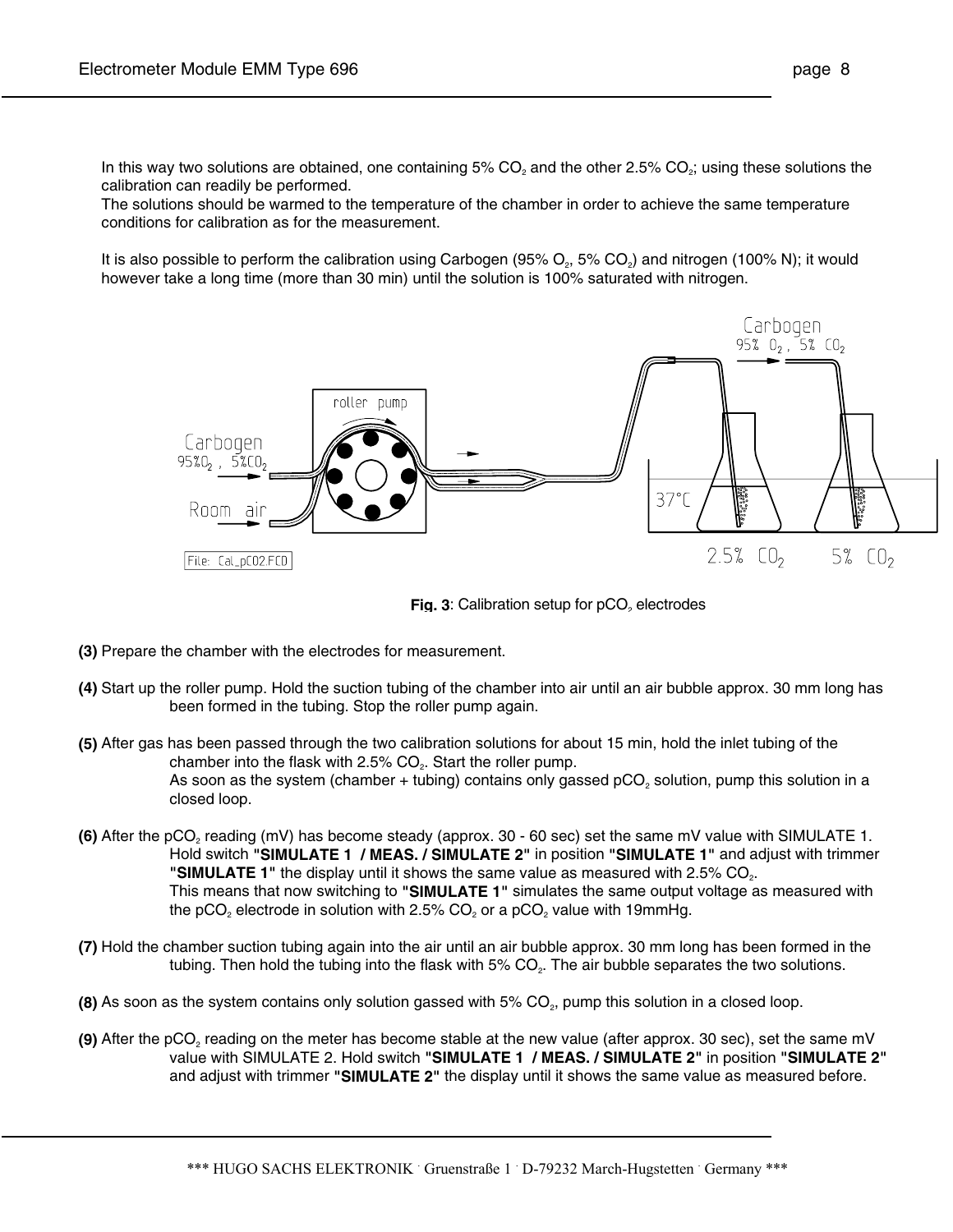**Note:** If pO<sub>2</sub> is also being measured at the same time, the 95% value for pO<sub>2</sub> measurement can be calibrated at the same time provided calibration is performed with Carbogen (95%  $O_2$ , 5%  $CO_2$ ).

**The measured mV values for the two calibration solutions are roughly as follows:**

| pCO <sub>2</sub> | mV               |
|------------------|------------------|
| 2.5%             | $-160$ to $-180$ |
| 5%               | $-130$ to $-150$ |

As a check the two calibration points should be re-checked alternatively. If there are larger deviations, steps 4 to 9 have to be repeated.

When the EMM has been calibrated to the pCO<sub>2</sub> electrode the measurement can be started under the same conditions (constant temperature, constant flow).

The reaction time of the electrode type 501 is approx. 30 seconds. The electrode slope is approx. 0.4mV/mmHg pCO<sub>2</sub> or 3mV/% CO<sub>2</sub>. The slope is positiv, i.e. the mV value becomes less negative as the CO<sub>2</sub> percentage increases. During the experiment, check that the chamber is free from bubbles.

## 5.2 Arranging a pCO<sub>2</sub> scale on the recorder

After the simulation values have been set as indicated in Section 5.1 the recorder can readily be calibrated. It is now assumed that the PLUGSYS housing is switched on and ready for use and that a recorder with 8 cm writing width per channel is connected up.

It is of course possible to use some other recorder with a different writing width and chart scaling. It is however necessary to have adequate sensitivity of at least 1 Volt for full-scale deflection.

| <b>Assumptions:</b>              |                                  |
|----------------------------------|----------------------------------|
| Required pCO <sub>2</sub> range: | 2.5% to 5%<br>(19mmHg to 38mmHg) |
| Writing width:                   | 80 mm                            |
| Chart scale grid:                | every cm and mm                  |

The simulation values have been set in the calibration (See Cap. 5.1) to 2.5%CO<sub>2</sub> and 5% CO<sub>2</sub>. In the following examples four differend recorder calibrations are described:

I) 2,5m pen deflection corresponds to 2.5%, 5 cm pen deflection corresponds to 5%, this means 1% is 1cm. The whole scale goes from 0 to  $8\%$  CO<sub>2</sub>.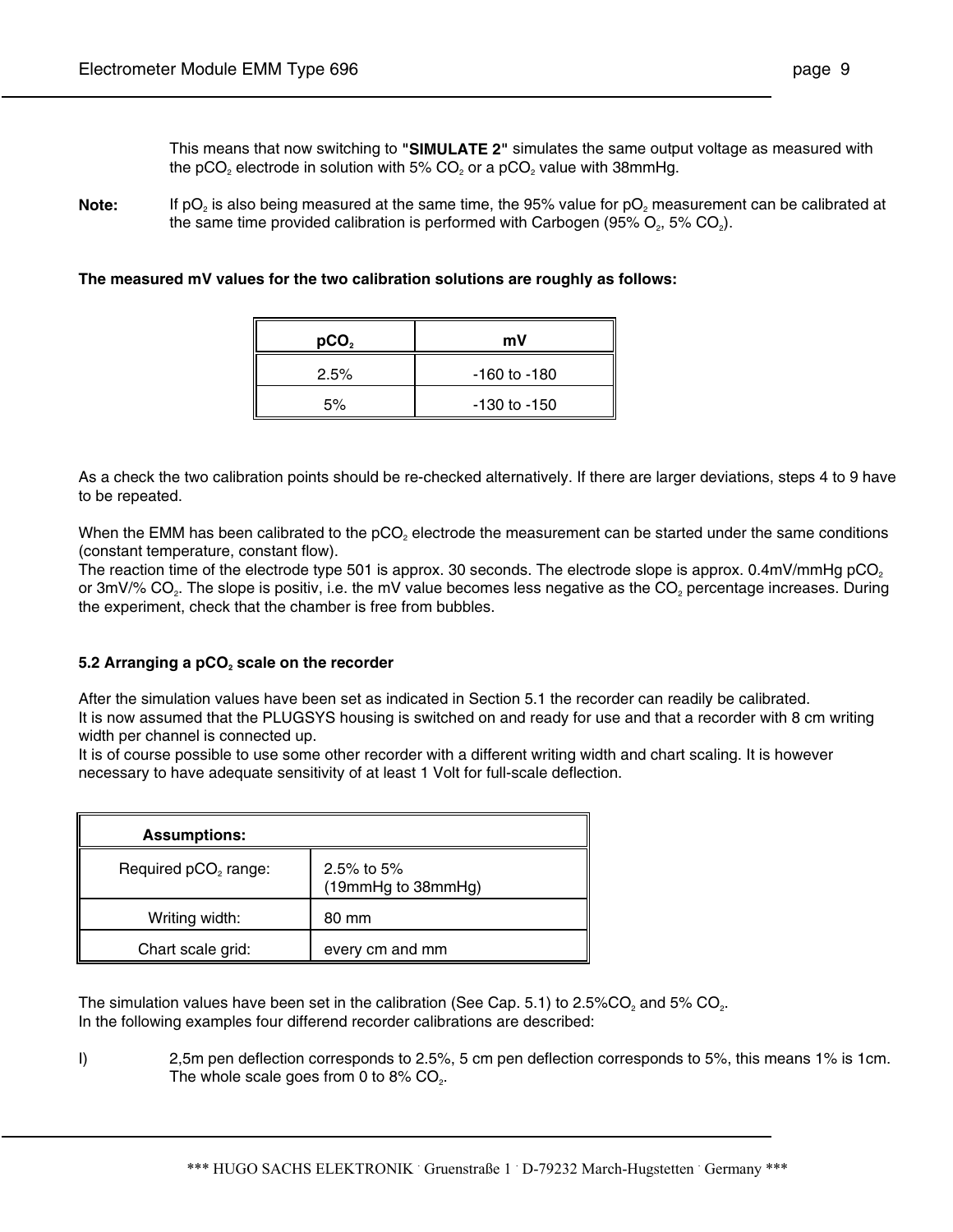- II) 0 corresponds to 2,5% CO<sub>2</sub>, 5cm corresponds to 5% CO<sub>2</sub> (using the suppression gives the possibility that at 2.5% the pen is on Zero position and at 5% the pen has a deflection of 5cm. In this case the whole scale goes from  $2.5\%$  to  $6.5\%$  CO<sub>2</sub>.
- III) 19mmHg pCO<sub>2</sub> correspond to 38mm pen deflection, 38mmHg correspond to 76mm pen deflection. In this case the whole scale goes from 0 to 40 mmHg  $pCO<sub>2</sub>$ .
- IV) 19mmHg pCO<sub>2</sub> correspond to 8mm pen deflection, 38mmHg correspond to 46mm pen deflection. In this case the whole scale goes from 15mmHg to 55 mmHg  $pCO<sub>2</sub>$ .

#### **Procedure according example I:**

- (A) Position the recorder pen at the bottom edge of the chart. Zero the recorder input. Set with position the pen to 2.5 cm from the bottom line.
- (B) On the EMM set the **SUPPRESSION** switch to **ON**. The green LED **"ADJ"** is alight.
- (C) Start the chart drive (e.g. 100mm/min). Move switch **SIMULATE 1 / MEAS / SIMULATE 2** to **SIMULATE 1** and hold it there. The display shows the mV value for  $2.5\%$  CO<sub>2</sub> or 19mmHg pCO<sub>2</sub>. Now adjust again the pen to 2.5cm with trimmer ADJ. using a screwdriver. The zero line now corresponds to  $2.5\%$  CO<sub>2</sub>.

When you release the switch the value is hold for further 10 seconds.

(D) Move switch **SIMULATE 1 / MEAS / SIMULATE 2** to **SIMULATE 2** and hold it there. The display shows the mV value for 5% CO<sub>2</sub> or 38mmHg pCO<sub>2</sub>.

> Now adjust the recorder gain so that the pen has a deflection of 5cm. This value corresponds to 5% CO<sub>2</sub> and 1cm correspond to 1% CO<sub>2</sub>

#### (E) Checking the adjustment:

 Run the recorder at a slow speed. Switch **SIMULATE 1 / MEAS / SIMULATE 2** on **MEAS**. The value present measured value of the electrode is being indicated and shown on the chart. Move the switch briefly to **SIMULATE 1**. The value for 2.5% CO<sub>2</sub> is now being simulated for 10 sec, the pen deflection is 2.5cm. Next move the switch to **SIMULATE 2**. 5% CO<sub>2</sub> is now being simulated for 10 sec, the pen deflection is 5cm.

By quickly keying in the simulation values it is possible at any time (also during an experiment) to check the recorder settings.

#### **Please note:**

Simulation does not replace the calibration! Simulation only provides output values for a recorder. During a measurement these are only correct if the electrode has been calibrated correctly!

A pCO<sub>2</sub> electrode can only be calibrated by the use of bubbling a solution with calibrated CO<sub>2</sub> gasses ! See **Section 5.1.**

Calibration or checking of calibrated values should be performed at least once a day. The better method is to follow GLP and check before and after each experiment.

#### **Procedure according example II:**

(A) Position the recorder pen at the bottom edge of the chart. Zero the recorder input. Set with positon the pen to zero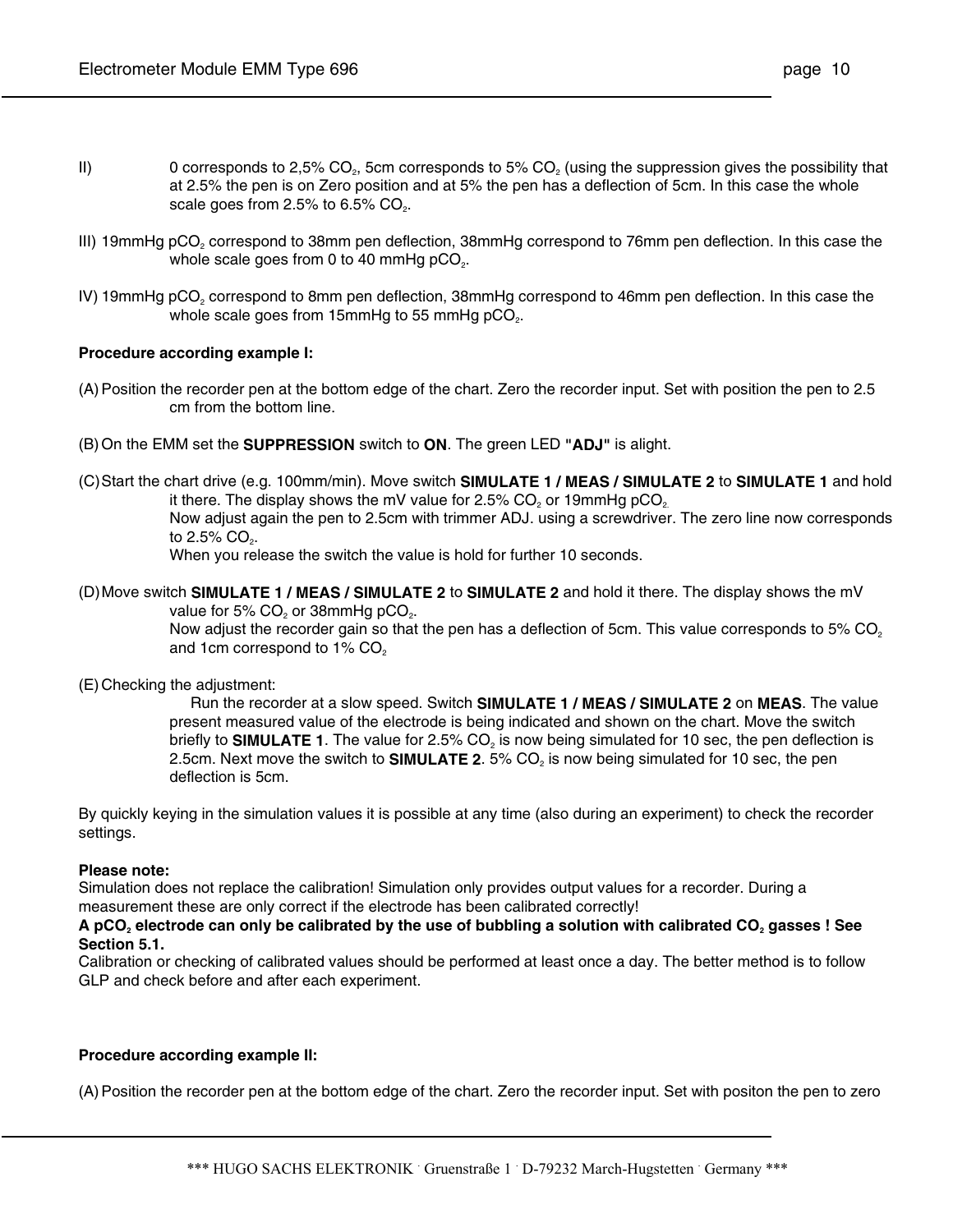line.

(B) On the EMM set the **SUPPRESSION** switch to **ON**. The green LED **"ADJ"** is alight.

(C) Start the chart drive (e.g. 100mm/min). Move switch **SIMULATE 1 / MEAS / SIMULATE 2** to **SIMULATE 1** and hold it there. The display shows the mV value for  $2.5\%$  CO<sub>2</sub> or 19mmHg pCO<sub>2</sub>.

> Now adjust the pen to zero with trimmer ADJ. using a screwdriver. The zero line now corresponds to 2.5%  $CO<sub>2</sub>$ .

When you release the switch the value is hold for further 10 seconds.

(D) Move switch **SIMULATE 1 / MEAS / SIMULATE 2** to **SIMULATE 2** and hold it there. The display shows the mV

value for 5% CO<sub>2</sub> or 38mmHg pCO<sub>2</sub>.

Now adjust the recorder gain so that the pen has a deflection of 5cm. This value corresponds to 5% CO<sub>2</sub>, so 1cm corresponds to 0.5% CO<sub>2</sub>

(E) Checking the adjustment:

 Run the recorder at a slow speed. Switch **SIMULATE 1 / MEAS / SIMULATE 2** on **MEAS**. The value present measured value of the electrode is being indicated and shown on the chart. Move the switch briefly to **SIMULATE 1**. The value for 2.5% CO<sub>2</sub> is now being simulated for 10 sec, the pen deflection is zero. Next move the switch to **SIMULATE 2**. 5% CO<sub>2</sub> is now being simulated for 10 sec, the pen deflection is 5cm.

By quickly keying in the simulation values it is possible at any time (also during an experiment) to check the recorder settings.

#### **Please note:**

Simulation does not replace the calibration! Simulation only provides output values for a recorder. During a measurement these are only correct if the electrode has been calibrated correctly!

### A pCO<sub>2</sub> electrode can only be calibrated by the use of bubbling a solution with calibrated CO<sub>2</sub> gasses ! See **Section 5.1.**

Calibration or checking of calibrated values should be performed at least once a day. The better method is to follow GLP and check before and after each experiment.

## **Procedure according example III:**

(A) Zero the recorder input. Set the pen to 38mm pen deflection with position knob.

- (B) On the EMM set the **SUPPRESSION** switch to **ON**. The green LED **"ADJ"** is alight.
- (C) Start the chart drive (e.g. 1mmm/s). Move switch **SIMULATE 1 / MEAS / SIMULATE 2** to **SIMULATE 1** and hold it there. The display shows the mV value for 2.5%  $CO<sub>2</sub>$  or 19mmHg pCO<sub>2</sub>.

 Now adjust the pen to 38mm with trimmer ADJ using a screwdriver. The 38mm line now corresponds to 19 mm $Hq$  CO<sub>2</sub>.

When you release the switch the value is hold for further 10 seconds.

(D) Move switch **SIMULATE 1 / MEAS / SIMULATE 2** to **SIMULATE 2** and hold it there. The display shows the mV value for 5% CO<sub>2</sub> or 38mmHg pCO<sub>2</sub>.

> Now adjust the recorder gain so that the pen has a deflection of 76mm. This value corresponds to 5% CO<sub>2</sub>, so 1cm corresponds to 5mHg pCO<sub>2</sub>

#### (E) Checking the adjustment: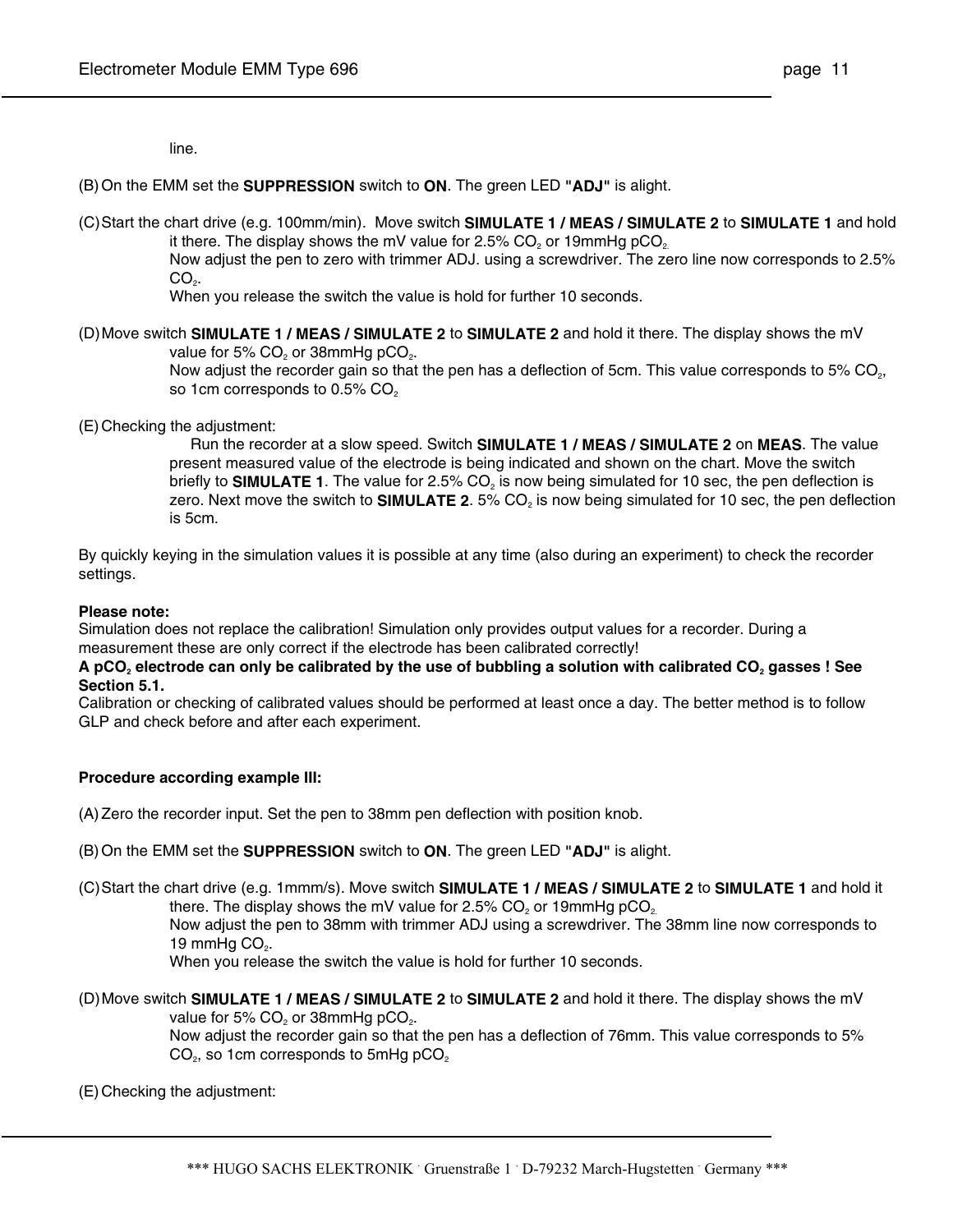Run the recorder at a slow speed. Switch **SIMULATE 1 / MEAS / SIMULATE 2** on **MEAS**. The value present measured value of the electrode is being indicated and shown on the chart. Move the switch briefly to **SIMULATE 1**. The value for 2.5% CO<sub>2</sub> is now being simulated for 10 sec, the pen deflection is 38mm. Next move the switch to **SIMULATE 2**. 5% CO2 is now being simulated for 10 sec, the pen deflection is 76mm.

By quickly keying in the simulation values it is possible at any time (also during an experiment) to check the recorder settings.

#### **Please note:**

Simulation does not replace the calibration! Simulation only provides output values for a recorder. During a measurement these are only correct if the electrode has been calibrated correctly!

A pCO<sub>2</sub> electrode can only be calibrated by the use of bubbling a solution with calibrated CO<sub>2</sub> gasses ! See **Section 5.1.**

Calibration or checking of calibrated values should be performed at least once a day. The better method is to follow GLP and check before and after each experiment.

#### **Procedure according example IV:**

(A) Zero the recorder input. Set the pen to 8mm pen deflection with position knob.

- (B) On the EMM set the **SUPPRESSION** switch to **ON**. The green LED **"ADJ"** is alight.
- (C) Start the chart drive (e.g. 100mm/min). Move switch **SIMULATE 1 / MEAS / SIMULATE 2** to **SIMULATE 1** and hold it there. The display shows the mV value for  $2.5\%$  CO<sub>2</sub> or 19mmHg pCO<sub>2</sub>.

 Now adjust the pen to 8mm with trimmer ADJ using a screwdriver. The 8mm line now corresponds to 19  $mmHg$  CO<sub>2</sub>.

When you release the switch the value is hold for further 10 seconds.

(D) Move switch **SIMULATE 1 / MEAS / SIMULATE 2** to **SIMULATE 2** and hold it there. The display shows the mV value for 5% CO<sub>2</sub> or 38mmHg pCO<sub>2</sub>.

> Now adjust the recorder gain so that the pen has a deflection of 46mm. This value corresponds to 39 mmHg  $pCO<sub>2</sub>$ , so 1cm corresponds to 5mHg  $pCO<sub>2</sub>$  but the scale is -compared to example III- shifted down by 3 cm.

(E) Checking the adjustment:

 Run the recorder at a slow speed. Switch **SIMULATE 1 / MEAS / SIMULATE 2** on **MEAS**. The value present measured value of the electrode is being indicated and shown on the chart. Move the switch briefly to **SIMULATE 1**. The value for 2.5% CO<sub>2</sub> is now being simulated for 10 sec, the pen deflection is 8mm. Next move the switch to **SIMULATE 2**. 5% CO<sub>2</sub> is now being simulated for 10 sec, the pen deflection is 46mm.

By quickly keying in the simulation values it is possible at any time (also during an experiment) to check the recorder settings.

#### **Please note:**

Simulation does not replace the calibration! Simulation only provides output values for a recorder. During a measurement these are only correct if the electrode has been calibrated correctly!

A pCO<sub>2</sub> electrode can only be calibrated by the use of bubbling a solution with calibrated CO<sub>2</sub> gasses ! See **Section 5.1.**

Calibration or checking of calibrated values should be performed at least once a day. The better method is to follow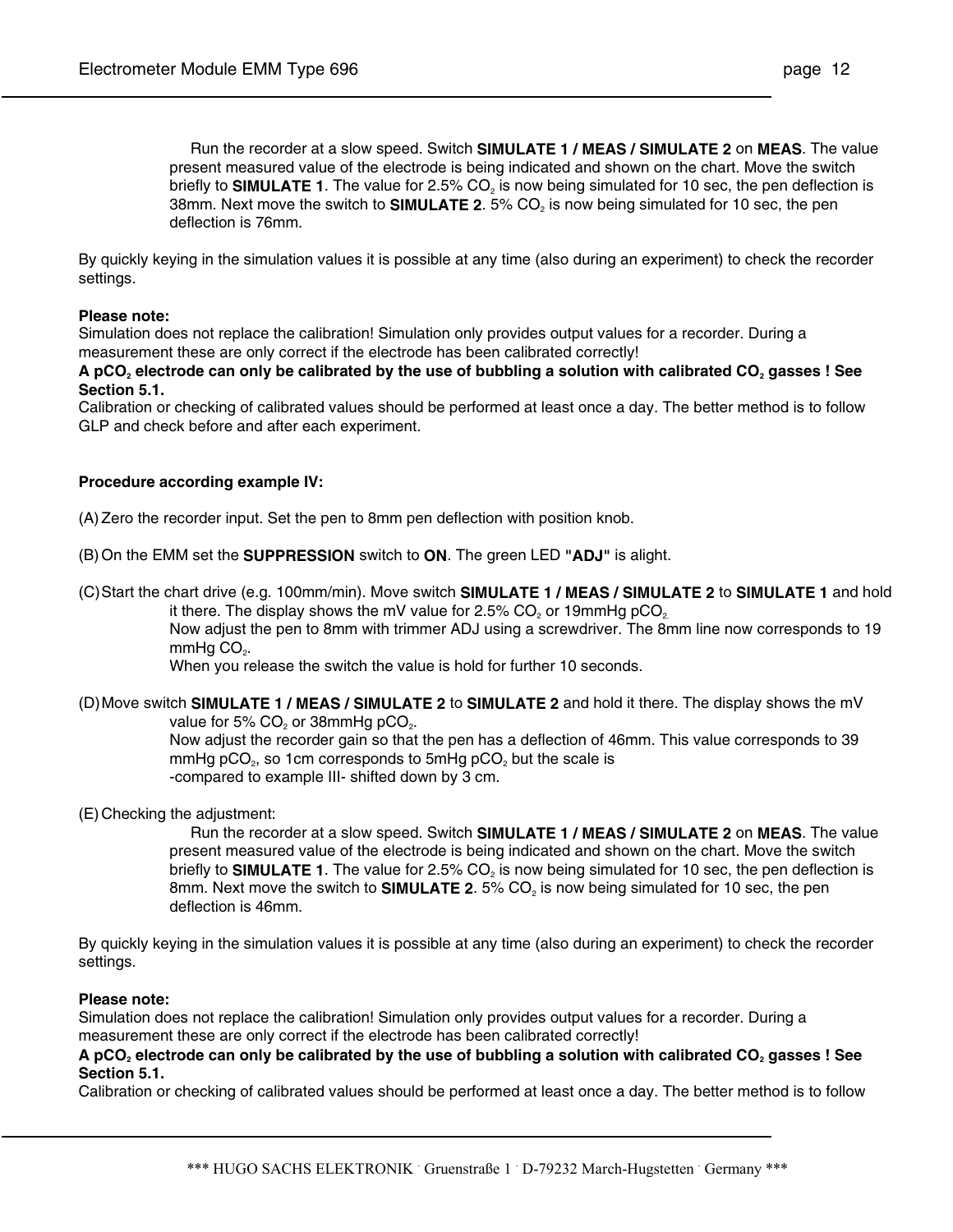GLP and check before and after each experiment.

## **5.3 Calibration of ion selective electrodes as K<sup>+</sup>, Na<sup>+</sup>, Ca<sup>++</sup>, Mg<sup>++</sup>, Cl<sup>+</sup>**

To calibrate ion selective electrodes calibration solutions have to be made. For example for K<sup>+</sup> three concentrations with 2, 4 and 6 mmol/l have to be prepared. The two point calibration is performed with 2mmol/l and 6mmol/l. The 4 mmol/l concentration can be used to check the electrode. See also operating instructions of the particular electrode.

Because ion selective electrodes generally have a logarithmic characteristic a delogarithmic calculation has to be performed to receive the exakt concentration of Ions in the solution. This has already be done in the HSE software ISOHEART, HAEMODYN and PULMODYN.

#### **Calculation of the concentration of ions in a solution:**

The main formula for the electrode slope is:

| $E - E_{0}$          | where m is the slope of the electrode                 |
|----------------------|-------------------------------------------------------|
| $m =$ -------------- | E is the electrode voltage at concentration C         |
| log C/C <sub>o</sub> | $E_0$ is the electrode voltage at concentration $C_0$ |
|                      | log is the decadic logarithm                          |

From this formula we get the formula to calculate the concentration:

 $E^{\ast}$  log C<sub>1</sub> / C<sub>2</sub>  $E_{c_1}^{\ast}$  log C<sub>1</sub> / C<sub>2</sub> (----------------------- - ----------------------------)  $E_{c1}$  -  $E_{c2}$   $E_{c1}$  -  $E_{c2}$  $C = C_1 * 10$ 

where C is the calculated concentration

E is the electrode voltage at the calculated concentration

 $C_1$  and  $C_2$  are the concentrations used for the two point calibration

 $E_{c1}$  and  $E_{c2}$  are the electrode voltages got with the calibration concentrations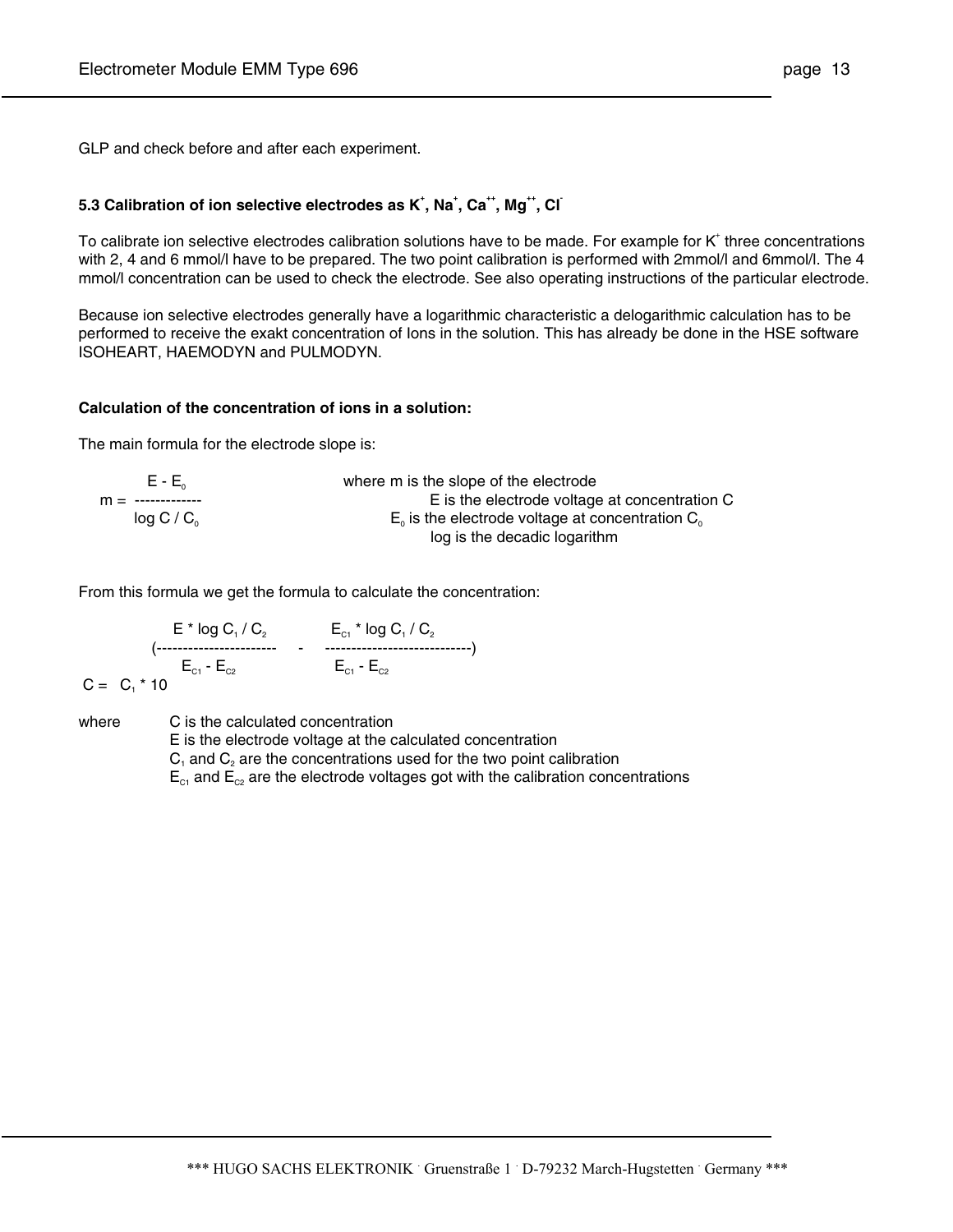

Concentration - mV - relation of a potassum electrode model 601

Fig. 3 Concentration - mV relation of a  $K^*$  electrode model 601

For recorder applications the voltage of the electrodes has to be measured and the calculation of the concentration has to be made from the chart.

## **5.4 Experiment**

If the pCO<sub>2</sub> electrode has been calibrated the measurement can now be started under the same conditions (constant temperature, constant flow).

The reaction time of the electrodes is about 30 to 60 seconds (combination  $pCO<sub>2</sub>$  electrode model 501). The electrode sensitivity is approx. 0.4mV/mmHg  $CO<sub>2</sub>$  that results in 20mV voltage change from 2,5% to 5%  $CO<sub>2</sub>$  or. from 19mmHg to 38mmHg.

## **6. Input**

The **EMM** module carries a BNC input socket for combination electrodes. Alternatively, electrodes with an external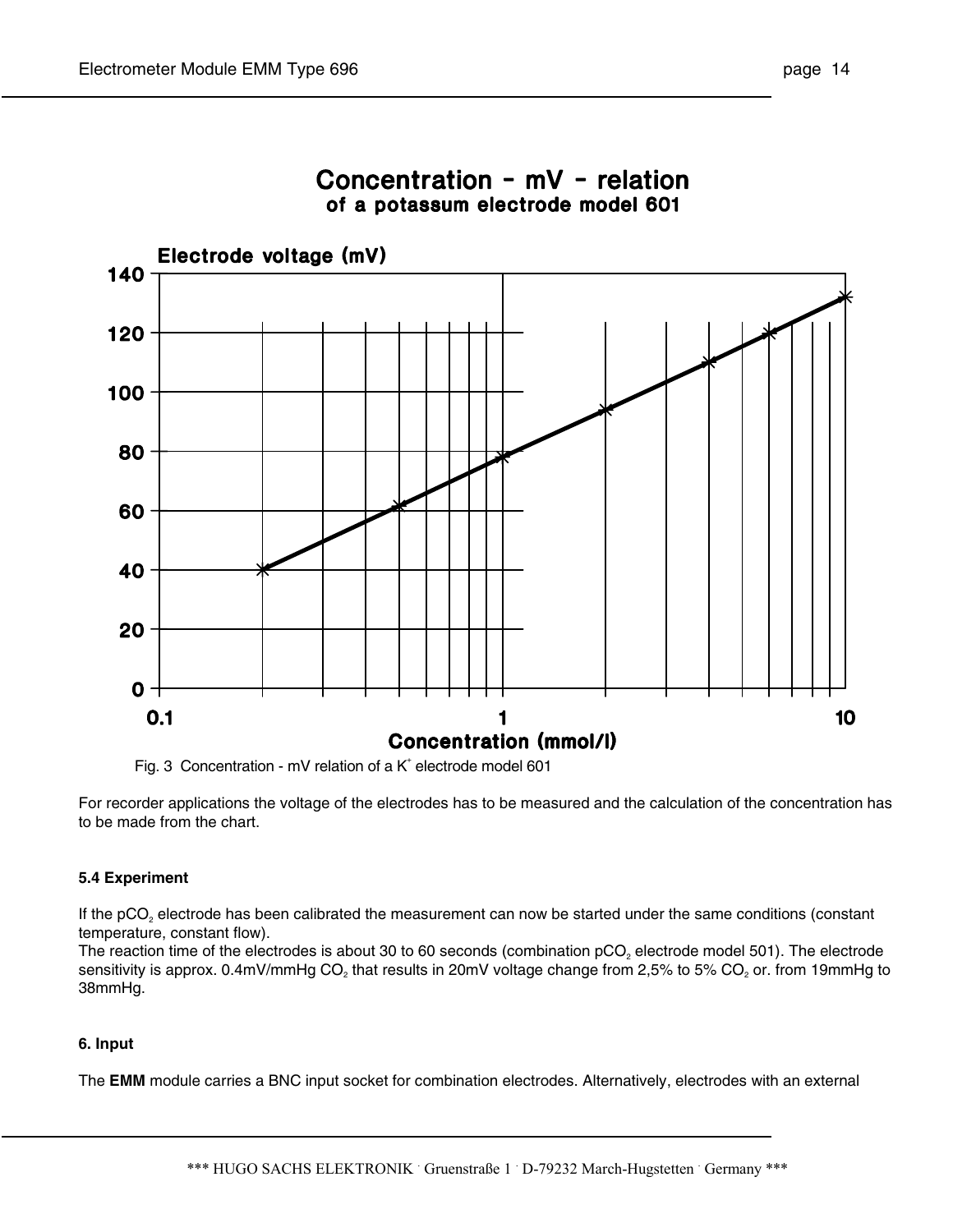reference electrode can be used; the reference electrode is connected to the black input socket EXTERNAL REFERENCE (2 mm socket).

The input is floating, i.e. isolated from ground. This is necessary in order to prevent mutual interference if several electrochemical values such as pO<sub>2</sub>, pH, Na<sup>+</sup>, K<sup>+</sup> oder Ca<sup>++</sup> are being measured continuously at the same time. Isolation also prevents hum interference. The input circuit is isolated from the output circuit and the housing by an isolating amplifier.

#### **7. Description of the controls**

- **(1)** Display to indicate mV value.
- **(2) POLARITY OUTPUT** switch. This switch sets the polarity of the output. **NONINV.(ANION)** is used for electrodes with positive slope, **INVERTING (CATION)** is used for electrodes with negative slope. The BNC socket **OUTPUT** (9) carries, depending on the switch setting the voltage corresponding to the measured mV.
- **(3)** Switch **SIMULATE 1 / MEAS / SIMULATE 2**. This switch automatically returns to the central **MEAS** position and is used to simulate two freely selected mV values in order to simplify the calibration of a recorder or data acquisition system. If the switch is pushed to the right to **SIMULATE 1**, the mV value set on the trimmer **SIMULATE 1 (4)** is shown on the display and appears at the output. After releasing the switch it jumps back to its central position; the simulated mV value is however held for a further 10 sec approx. in order to permit readjustment of the recorder without having to hold down the switch continuously. In the left position **SIMULATE 2** the mV value set on the trimmer **SIMULATE 2 (5)** is shown on the display and appears at the output. Here again the simulated mV value is held for a further 10 sec approx.
- **(4)** Trimmer **SIMULATE 1**: This trimmer is used to set the first mV simulation value. To do this, push the switch **SIMULATE 1 / MEAS / SIMULATE 2** to the **right**, hold it there and, using a screwdriver, set the required value as shown on the display. See also Section 5.1



Fig.3 Controls on the front panel

- **(5)** Trimmer **SIMULATE 2**: This trimmer is used to set the second mV simulation value. To do this, push the switch **SIMULATE 1 / MEAS / SIMULATE 2** to the **left**, hold it there and, using a screwdriver, set the required value as shown on the display. See also Section 5.1
- **(6)** Switch **SUPPRESSION OFF/ON**. Using this switch the range suppression can be switched on and off. This function is required when using a recorder or data acquisition software.

If the **SUPPRESSION is OFF**, at the internal output AV\_MV\_SU and at the BNC socket on the frontpanel the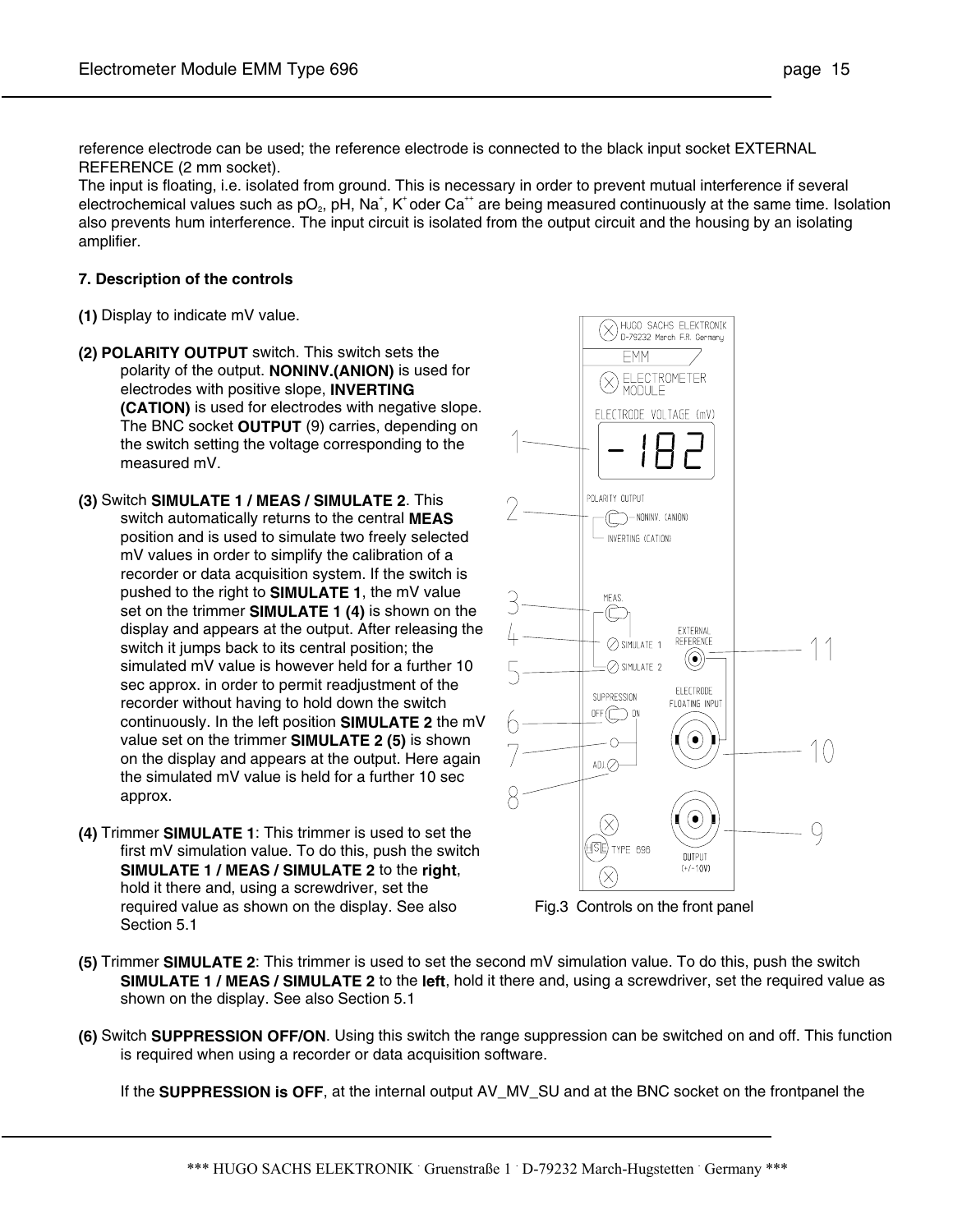displayed mV value amplified with the internal gain (selectable x10, x20, x50, x100 ) appeares.

For example: with 5% CO<sub>2</sub> (38mmHg pCO<sub>2</sub>) a voltage of -160mV is measured and with 2,5% CO<sub>2</sub> (19mmHg) a voltage of -185mV is measured. In this case with gain 50 we receive for 5%CO<sub>2</sub> a voltage of -8V and for 2.5% CO<sub>2</sub> we receive -9V.

 Now the problem appeares that the chart recorder can not be adjusted far enough so that 2.5% can be shown at chart zero. This problem is avoided by switching on the SUPPRESSION function. If the **SUPPRESSION** switch is set to **ON** the output voltage range can be shifted with the **ADJ trimmer**; 2.5% can then be placed on 0 Volt. In this way the range from 2.5% to 5% can be shown enlarged on the recorder. See also Section 5.2.

- **(7)** LED **"SUPPRESSION ON"**. This LED lights up as soon as SUPPRESSION is switched on.
- **(8)** Trimmer **ADJ**. This trimmer is used to adjust the range suppression. To set CO<sub>2</sub> concentration to recorder zero, the **SUPPRESSION** must be switched on. Then a mV value can be simulated with **SIMULATE 1**. Using the **ADJ** trimmer the recorder pen is then set to the required position.
- **(9)** BNC socket **OUTPUT**. This output socket carries, the amplified electrode voltage. If **SUPPRESSION** is switched on, this socket carries the mV signal with range suppression.
- **(10)** BNC socket **ELETRODE FLOATING INPUT**. This socket is used to connect the electrode.
- **(11)** 2 mm socket **EXTERNAL REFERENCE**. This socket is used to connect an external reference electrode when using a pH electrode with separate reference electrode.

#### **8. Faults, causes and remedies**

**Fault:** 

 $pCO<sub>2</sub>$  fluctuates strongly or appears unrealistic.

**Cause:**

Air bubble at the electrode tip, electrode chamber not grounded.

#### **Remedy:**

Produce a large air bubble, e.g. by briefly opening the supply tubing. The large air bubble produced (approx. 20 - 30 mm long in the supply tubing) then joins up with the undesirable bubbles in the chamber and can be pushed out by the liquid following behind. Connect the chamber to the central ground point.

**Fault:**

Measurement completely incorrect, instrument overloaded. **Cause:** Ground not connected. **Remedy:** Connect ground cables to central ground point.

## **9. Maintenance and cleaning**

The PLUGSYS module does not really require any maintenance. The **EMM** module is supplied fully calibrated, only the pH electrode still requires calibration. Any operation on or modification of the electronic circuit invalidates the warranty and the manufacturer's product liability.

The front panel can be cleaned if necessary with a lightly moistened (not a wet) cloth. Before cleaning always pull out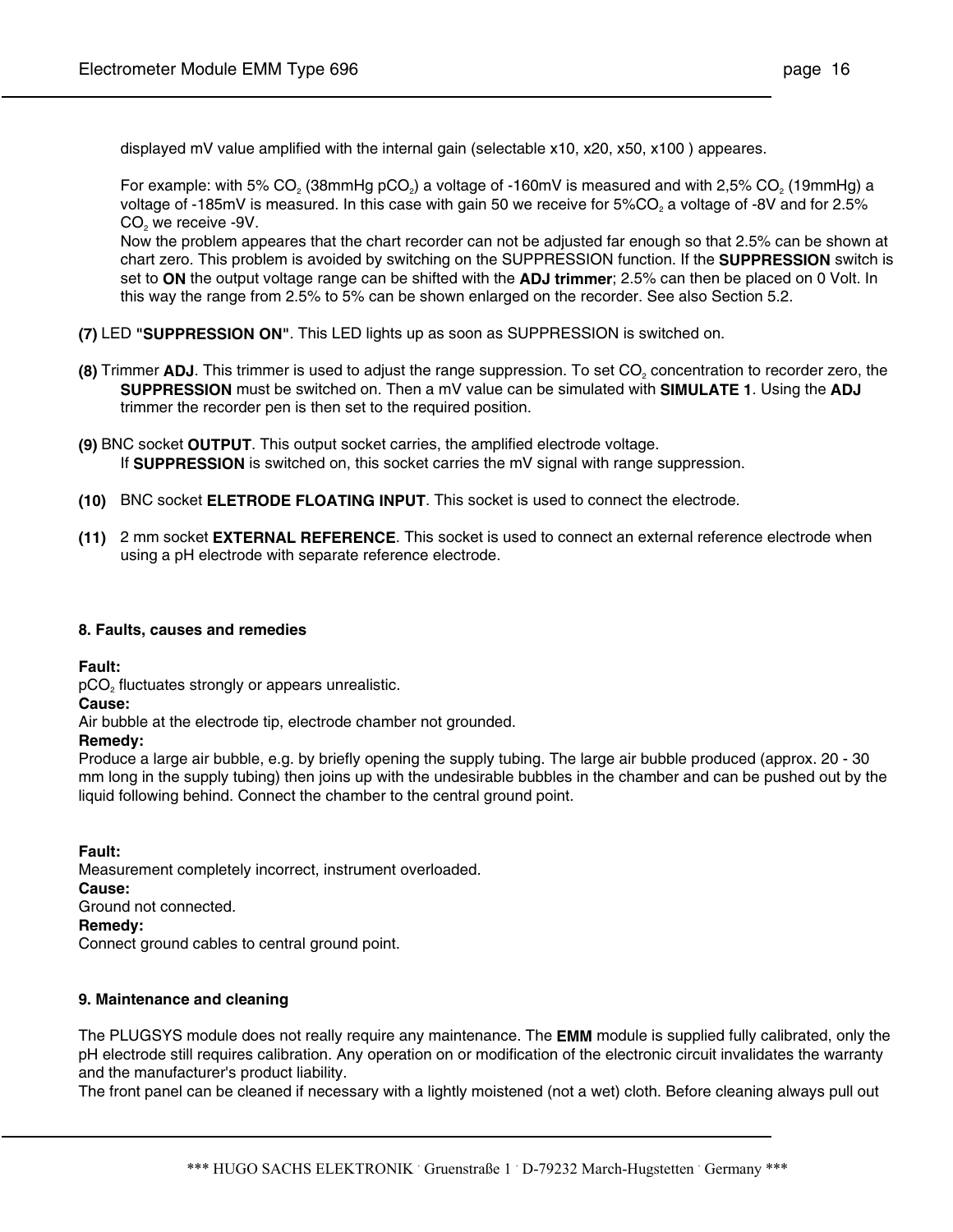#### the mains supply plug!

No moisture must find its way into the unit and especially not into the switches and keys, since this leads to corrosion at the switch contacts resulting in faulty operation. In general the PLUGSYS housing should be protected against splash water and salt solutions as this may damage individual components and may cause a short-circuit!

### **10. Transport and storage**

In order to avoid transport damage when returning the unit to the factory, the PLUGSYS housing should be packed in a suitably large carton (the carton should allow a spacing of about 10 cm all round so that sufficient packing material such as polystyrene, hard foam panel or similar can be included to protect against impact damage). When shipping individual modules these should also be well packed, preferable enclosed in antistatic foil or envelope.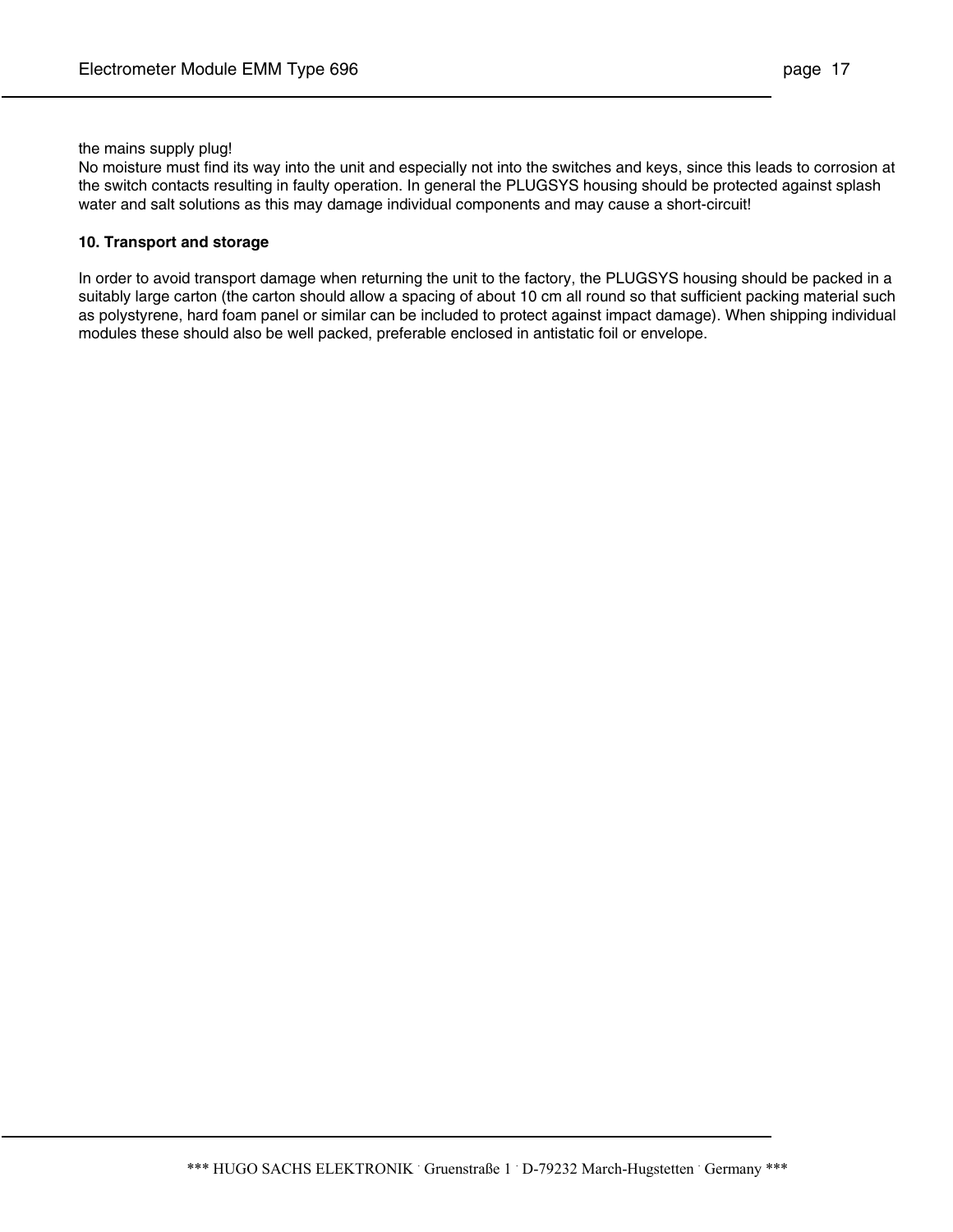## **11. Block diagram of the EMM module**